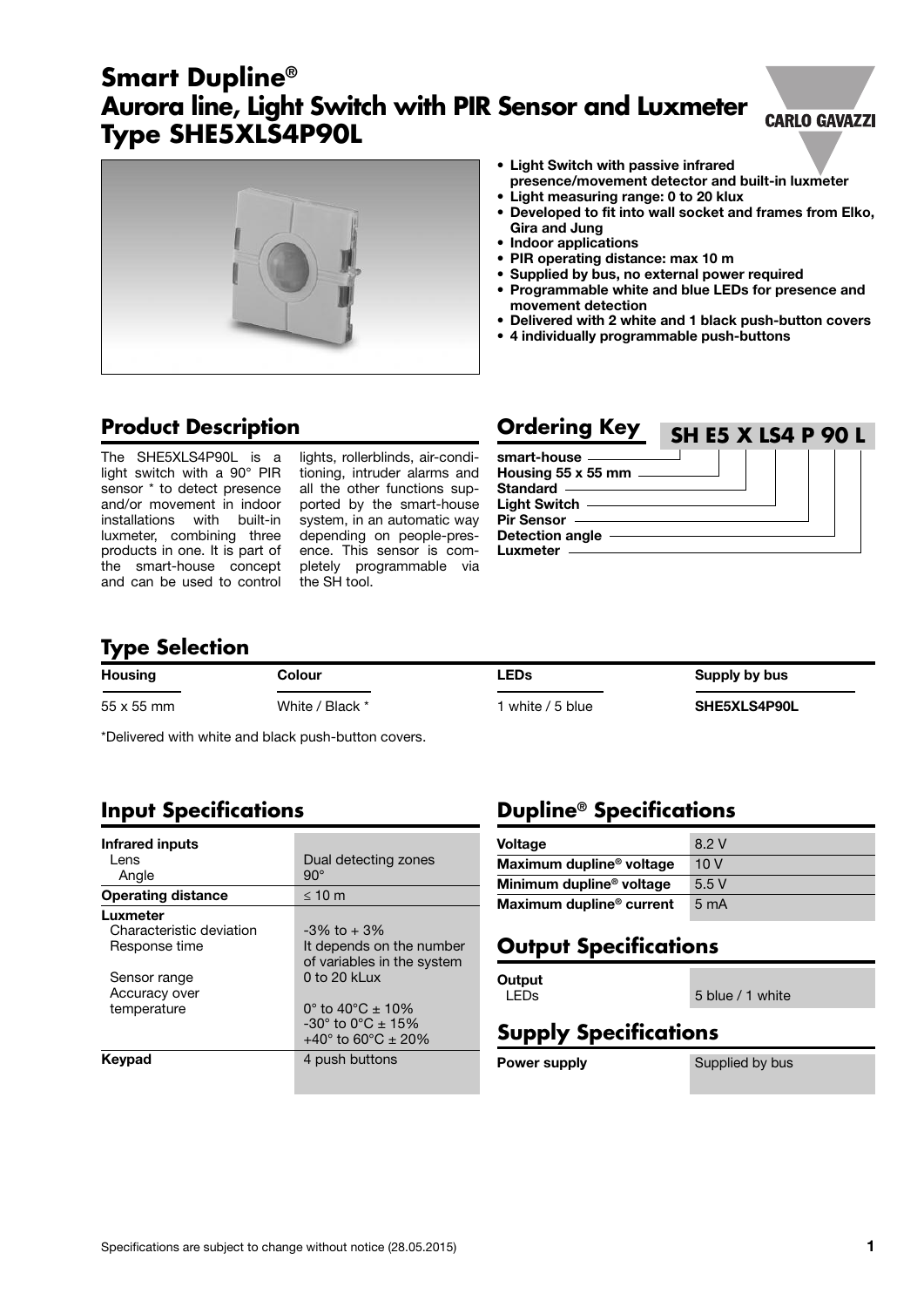**CARLO GAVAZZI** 

### **General Specifications**

| <b>Address assignment</b>                                                                                                                   | Automatic: the controller<br>recognises the module                                                                                                                                                                          | Weight                                                                                                                                                                                                                                                                                | 50 <sub>g</sub>                                              |
|---------------------------------------------------------------------------------------------------------------------------------------------|-----------------------------------------------------------------------------------------------------------------------------------------------------------------------------------------------------------------------------|---------------------------------------------------------------------------------------------------------------------------------------------------------------------------------------------------------------------------------------------------------------------------------------|--------------------------------------------------------------|
|                                                                                                                                             |                                                                                                                                                                                                                             | <b>CE Marking</b>                                                                                                                                                                                                                                                                     | <b>Yes</b>                                                   |
| through the SIN (Specific<br>Identification Number) that<br>has to be inserted in the SH<br>tool.                                           |                                                                                                                                                                                                                             | <b>EMC</b><br>Immunity<br>- Electrostatic discharge                                                                                                                                                                                                                                   | EN 61000-6-2<br>EN 61000-4-2<br>EN 61000-4-3                 |
| <b>Environment</b><br>Degree of protection<br>Pollution degree<br>Operating temperature<br>Storage temperature<br>Humidity (non-condensing) | <b>IP 20</b><br>3 (IEC 60664)<br>0° to +50°C (+32° to +122°F)<br>$-20^{\circ}$ to $+70^{\circ}$ C (-4 $^{\circ}$ to $+158^{\circ}$ F)<br>20 to 80% RH                                                                       | - Radiated radiofrequency<br>- Burst immunity<br>- Surge<br>- Conducted radio frequency<br>- Power frequency magnetic<br>fields<br>- Voltage dips, variations,<br>interruptions<br>Emission<br>- Conducted and radiated<br>emissions<br>- Conducted emissions<br>- Radiated emissions | EN 61000-4-4<br>EN 61000-4-5<br>EN 61000-4-6<br>EN 61000-4-8 |
| <b>Connection</b><br>Screwless detachable<br>D+<br>D-                                                                                       | 0.2 to 1.5 mm <sup>2</sup><br>Signal<br><b>GND</b>                                                                                                                                                                          |                                                                                                                                                                                                                                                                                       | EN 61000-4-11<br>EN 61000-6-3<br>CISPR 22 (EN55022), cl. B   |
| <b>Housing</b><br>Back part dimensions<br>Back part + front dimensions<br>Back part material<br>Push button covers<br>Accessories           | $55 \times 55 \times 24$ mm<br>$55 \times 55 \times 35.3$ mm<br>Plastic, transparent<br>Plastic white (RAL 9010)<br>Plastic clear white (RAL 9016)<br>Plastic black<br>Transparent plastic ring for<br><b>Bticino frame</b> |                                                                                                                                                                                                                                                                                       |                                                              |

### **Mode of Operation**

This PIR sensor responds to any fluctuation in infrared heat radiation, so any object or human presence changes the thermal image detected by the sensor when entering its field of vision.

The sensor is equipped with a segmented lens that divides the field of vision into active and passive zones (zones not visible to the sensor, see figures "Horizontal and Vertical sensitive area"). When a heat source crosses these zones, the sensor detects the change in infrared radiation and presence and/or movement are recognised.

How sensitive and fast the sensor has to be to detect presence and/or movement can be programmed by means of four parameters, by means of the SH tool.

The four parameters are: mode of detecting the crossing of active zones, sensitivity, the number of pulses and the time window in which these pulses have to be detected. These four parameters have to be set for both presence and movement recognition. Movement is used by the system in the intruder alarm function and to switch the light on, while presence is used in the light function to reload the energy-save timer (i.e. each time presence is detected, the energy-save timer starts counting from the beginning).

### **1) Mode of detection**

A: one border between the active and the passive zone has to be crossed to give a pulse signal. This option has to be selected for presence detection and movement and turns the light on as soon as a person moves from an active to a passive area or vice versa (very quick response).

B: two borders have to be crossed to give a pulse signal. The person has to move from an active area to another active area, passing through a passive one or vice versa.

This option is recommended for sensors used in the intruder alarm function, in order to avoid false alarms.

#### **2) Sensitivity**

A number can be set from 3 to 100: the smaller this value is, the longer the detection distance, but the higher the sensitivity to heating sources.

In the figures "Horizontal and Vertical sensitive area", three examples of different sensitivity can be seen.

#### **3) Number of pulses**

The number of pulses is calculated according to mode A or B before sending a people detection message to the controller. This can be set from 1 to 8.

#### **4) Time window**

This is the time interval within which the predefined number of pulses is detected. It can be set from 1 to 10 seconds.

In the table below is an example of settings which, of course, might depend on environmental conditions, application and type of installation.

|                   | <b>Presence</b> | Movement (light fx) | Movement (alarm fx) |
|-------------------|-----------------|---------------------|---------------------|
| Mode of detection |                 |                     |                     |
| Sensitivity       | 1030            | 30. 70              | 50.100              |
| Number of pulses  |                 |                     |                     |
| Time window       |                 |                     |                     |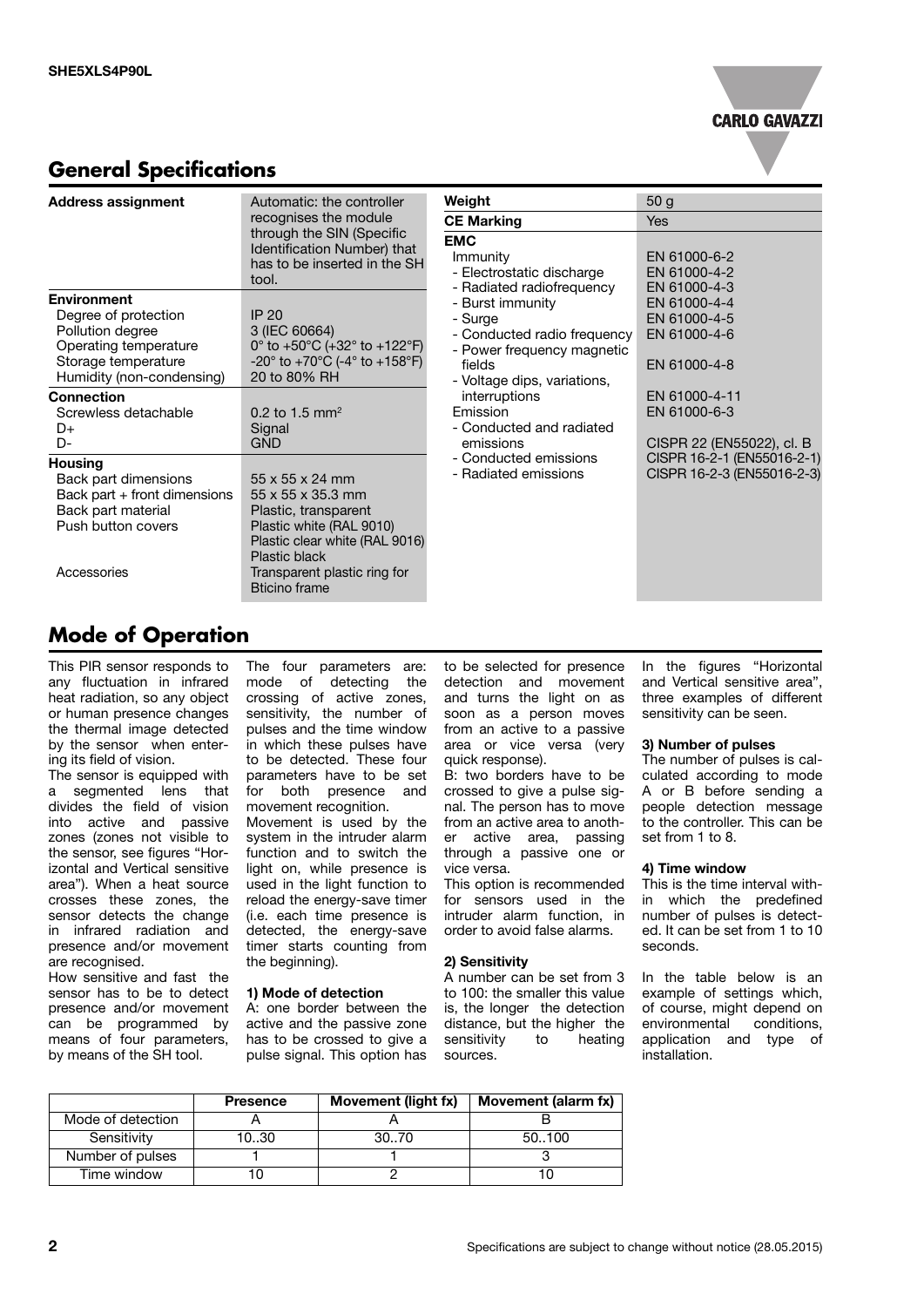

### **Mode of Operation (cont.)**

### **Active and passive zones Horizontal sensitive area**



#### **Vertical sensitive area**





#### **LED programming**

There are 2 configurable LEDs (one white and 1 blue) built in the SHE5XLS4P90L to be programmed.

**PIR white LED**: the user can select one of the following options

1.LED always OFF

2. LED flashes shortly every seconds if a presence/ moviment is detected

If the white LED is not programmed, it is always OFF.

**PIR blue LED**: the user can select one of the following options

- 1.LED always OFF
- 2.LED flashes shortly every seconds if a presence/ moviment is detected
- 3.LED flashes shortly every seconds if it is used as feedback of a function status

If the blue LED is not programmed, it is always OFF.

#### **Push-buttons blue LEDs**:

the 4 blue LEDs will be ON when the relevant push-button is pressed.

If the Dupline® bus is faulty or missing, the LED will be OFF.

#### **Addressing**

No addressing is needed since the module is provided with a specific identification number (SIN): the user has only to insert the SIN number in the SH tool when creating the system configuration.

Used channels: 7 input channels, 1 output channel.

### **Mounting**

The PIR detector is designed for mounting at a<br>standard switch height standard switch 1.1m). (1,1m). As the SHE5XLS4P90L is a passive device, several detectors can be placed in the same room without interfering with each other.

The module should not be installed as follows: a) Outdoors.

b) In places exposed either to sunlight or to motor vehicle headlights pointing directly at the sensor. c) In places exposed to direct air flow from a heater

or air conditioner.

d) In places where rapid temperature changes occur. e) In places exposed to severe vibration.

f) Close to glass or other objects which might reflect the infrared radiation.

**Note:** If the sensor is to detect presence, please be careful to mount it so that the area where presence has to be detected is completely covered by the sensitive area of the sensor. See figures "Horizontal and Vertical sensitive area".